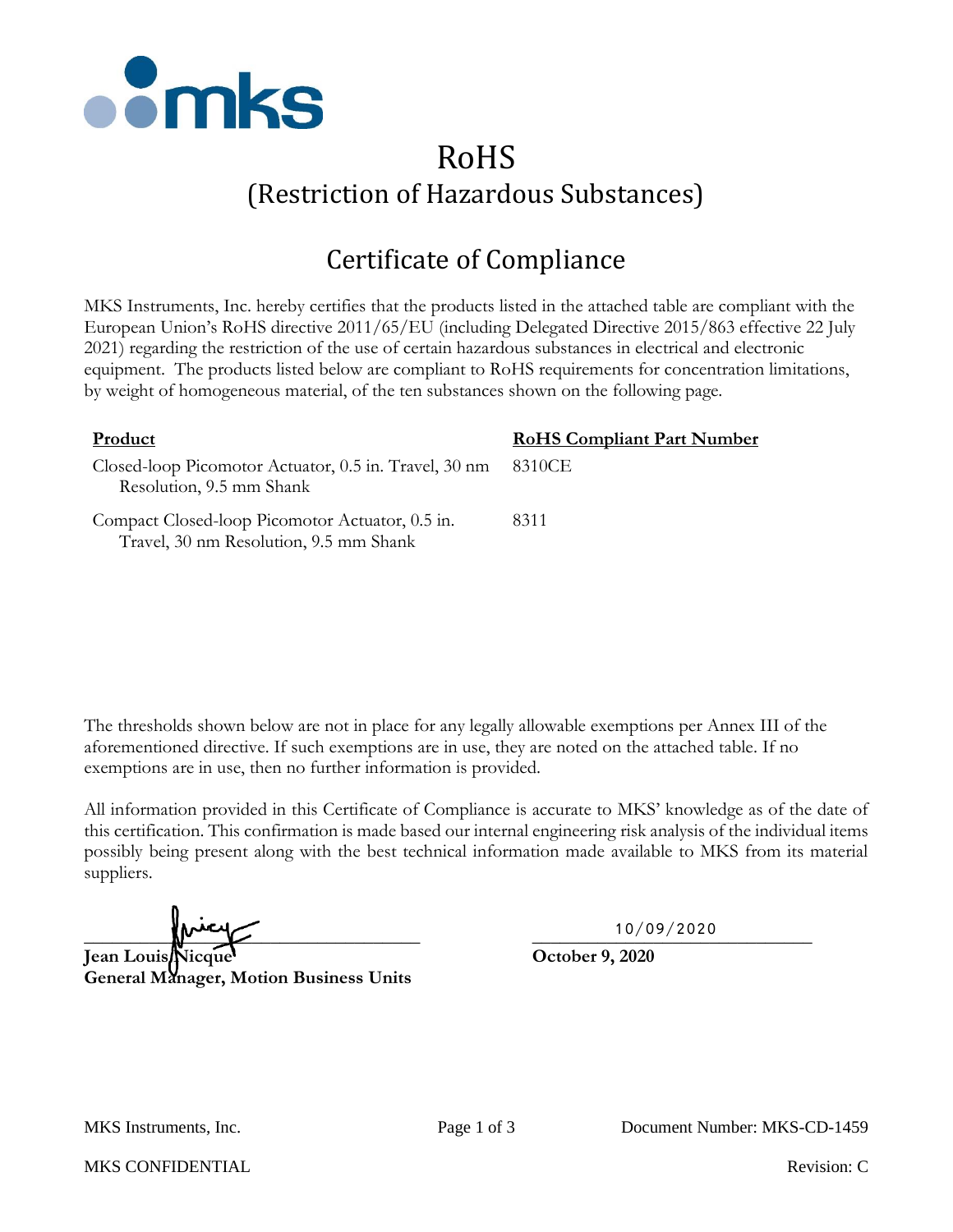## **LIST OF SUBSTANCES BANNED BY ROHS2 – JULY 2021**

(Item cannot exceed 0.1% of homogeneous material – except as noted)

- o Lead (Pb)
- o Mercury (Hg)
- $\circ$  Cadmium (Cd) 0.01% limit
- o Hexavalent chromium (Cr6+)
- o Polybrominated biphenyls (PBB)
- o Polybrominated diphenyl ether (PBDE)
- o Diisobutyl phthalate (DIBP)
- o Bis (2-ethylhexyl) phthalate (DEHP)
- o Butyl benzyl phthalate (BBP)
- o Dibutylphthalate (DBP)

| <b>MKS Product</b> | <b>MKS Product</b>    | <b>Annex III</b> | <b>Annex III</b>                                |
|--------------------|-----------------------|------------------|-------------------------------------------------|
| Number             | Description           | Exemption #      | <b>Exemption Description</b>                    |
| 001654             | Piezo, Actuator       | $7(c)-1$         | EE comp w/ Lead in a glass or ceramic           |
|                    |                       |                  | Lead in PZT-based dielectric ceramic            |
| 900843             | Nut, Retaining, Brass | 6(c)             | Copper alloy containing up to 4% lead by weight |
| 8310               | Compact Closed-loop   | 7(a)             | Lead in high melting temp solders               |
|                    | Picomotor Actuator    |                  |                                                 |
| 8310               | Compact Closed-loop   | $7(c)-1$         | EE comp w/ Lead in a glass or ceramic           |
|                    | Picomotor Actuator    | $7(c)-1$         | Lead in PZT-based dielectric ceramic            |
| 8310               | Compact Closed-loop   | 6(c)             | Copper alloy containing up to 4% lead by weight |
|                    | Picomotor Actuator    |                  |                                                 |
| 8311               | Compact Closed-loop   | 7(a)             | Lead in high melting temp solders               |
|                    | Picomotor Actuator    |                  |                                                 |
| 8311               | Compact Closed-loop   | $7(c)-1$         | EE comp w/ Lead in a glass or ceramic           |
|                    | Picomotor Actuator    | $7(c)-1$         | Lead in PZT-based dielectric ceramic            |
| 8311               | Compact Closed-loop   | 6(c)             | Copper alloy containing up to 4% lead by weight |
|                    | Picomotor Actuator    |                  |                                                 |
|                    |                       |                  |                                                 |
|                    |                       |                  |                                                 |
|                    |                       |                  |                                                 |
|                    |                       |                  |                                                 |
|                    |                       |                  |                                                 |

## **MKS RoHS2 PRODUCT EXEMPTION LISTING**